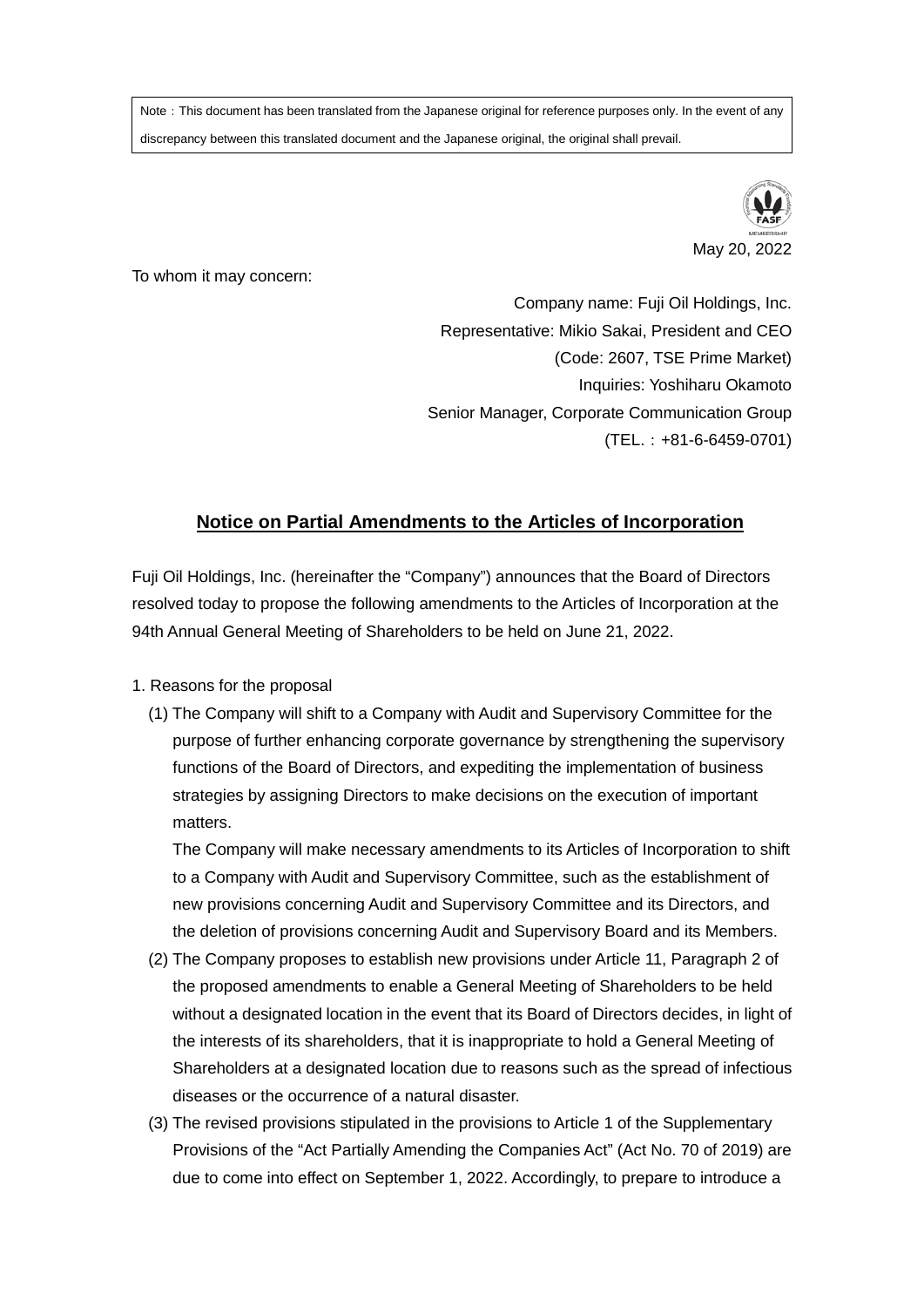system for providing reference documents, etc. for a General Meeting of Shareholders in electronic format, etc., the Company will amend its Articles of Incorporation as described below.

- ①Article 13, Paragraph 1 in the proposed amendment stipulates that the Company shall take measures for providing information that is the contents of reference documents, etc. for a General Meeting of Shareholders in electronic format, etc.
- ②Article 13, Paragraph 2 in the proposed amendment stipulates that the Company shall establish a provision for limiting the scope of matters to be described in documents issued to shareholders who requested the issuance of such a document.
- ③Accordingly, the provision of Article 13 in the current Articles of Incorporation (Internet Disclosure of Reference Documents, Etc. for a General Meeting of Shareholders) will become unnecessary, and the Company will delete it.
- ④With the additions and deletion mentioned above, a supplementary provision concerning the effective date, etc. will be established.
- (4) Amendments shall also be made to adjustments and changes to wordings.

## 2. Details of the proposed amendment

The details of the proposed amendment are as shown in the attachment.

## 3. Schedule of amendments

Annual General Shareholders' Meeting held to approve the amendments to the Articles of Incorporation: June 21, 2022 Effective date of amendments of Articles of incorporation: June 21, 2022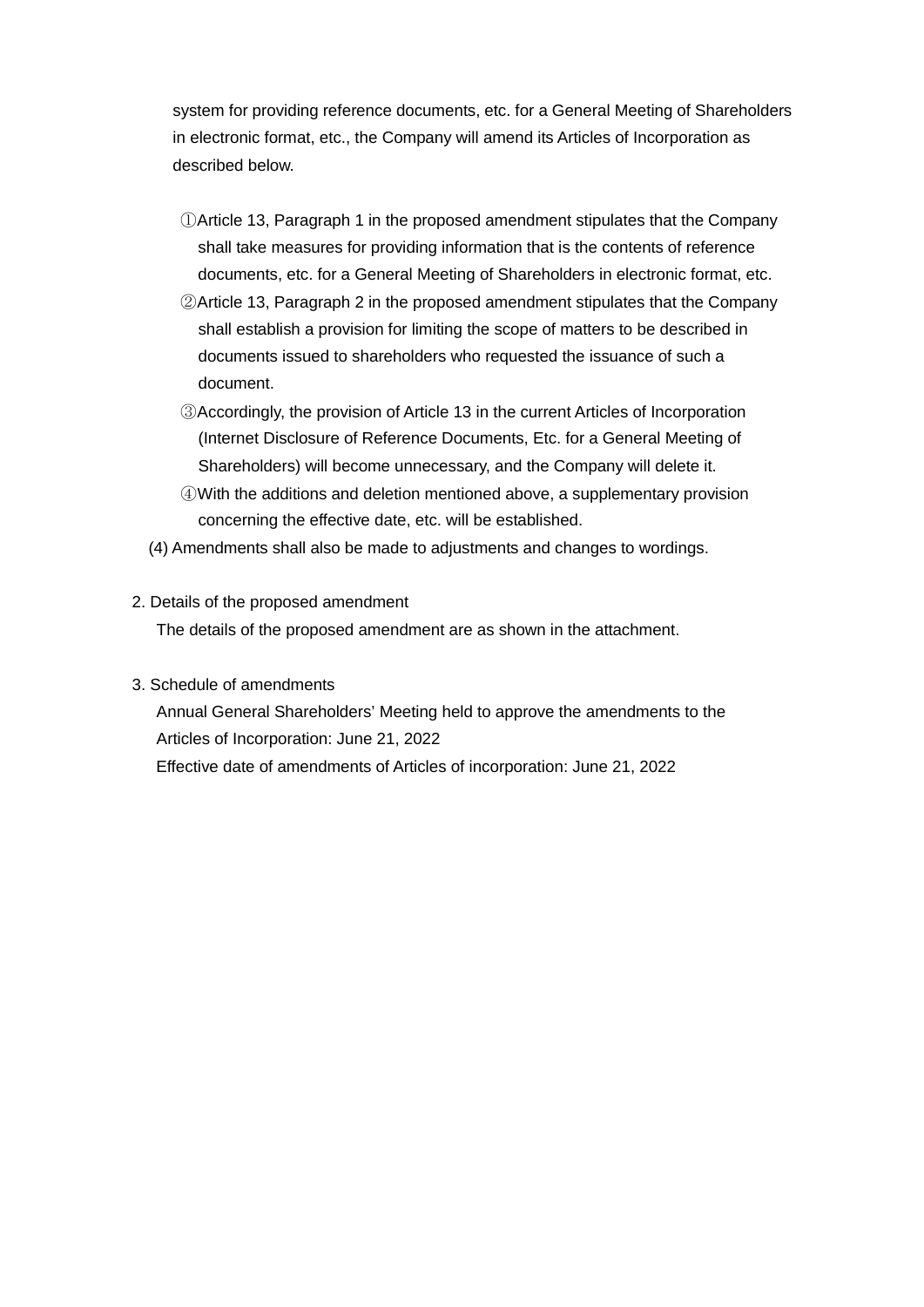## <Attachment> (The amended sections are underlined)

Current Articles of Incorporation Proposed Amendments Chapter 1 GENERAL PROVISIONS Chapter 1 GENERAL PROVISIONS Articles 1 to 4 (Text omitted) Article 1 to 4 (Unchanged) Chapter 2 SHARES Chapter 2 SHARES Articles 5 to 10 (Text omitted) Article 5 to 10 (Unchanged) Chapter 3 GENERAL MEETING OF SHAREHOLDERS Chapter 3 GENERAL MEETING OF SHAREHOLDERS Convocation Convocation Article 11 An ordinary general meeting of shareholders of the Company shall be convened in June of each year, and an extraordinary general meeting of shareholders may be convened whenever necessary. General meetings of shareholders shall be convened in Osaka Prefecture. Article 11 (1) An ordinary general meeting of shareholders of the Company shall be convened in June of each year, and an extraordinary general meeting of shareholders may be convened whenever necessary. (Newly adopted) (2) The Company may hold a general meeting of shareholders without a designated venue if the Board of Directors decides that holding the meeting with a designated venue is not appropriate due to spread of infection, occurrence of natural disasters, etc. Article 12 (Text omitted) and a set of the Article 12 (Unchanged) and Article 12 (Unchanged) Disclosure of Reference Materials for General Meeting of Shareholders via the Internet and Deemed Provision (Deleted) Article 13 When convening a general meeting of shareholders, it may be deemed that the Company has provided shareholders with information concerning matters that should be described or presented in reference materials for the general meeting of shareholders, business reports, and non-consolidated and consolidated financial statements, provided that they are disclosed via the Internet in accordance with the provisions of the Ordinance of the Ministry of Justice. (Newly adopted) Measures for Provision in Electronic Format, etc. Article 13 (1) When convening a general meeting of shareholders, the Company shall electronically provide information presented in the Reference Documents for the General Meeting of Shareholders, etc. (2) The Company may opt to omit part or all of information specified by the Ordinance of the Ministry of Justice that is to be electronically provided from paper documents distributed to shareholders who request such documents prior to the record date for voting rights. Articles 14 to 16 (Text omitted) Article 14 to 16 (Unchanged) Chapter 4 DIRECTORS AND BOARD OF DIRECTORS Chapter 4 DIRECTORS AND BOARD OF DIRECTORS Article 17 (Text omitted) and the same state of the Article 17 (Unchanged) Number of Directors Number of Directors Article 18 The number of Directors of the Company shall not be more than sixteen (16). Article 18 (1) The number of Directors (excluding Directors who also serve as Audit and Supervisory Committee Members) shall not be more than twelve (12). (Newly adopted) (2) The number of Directors who also serve as Audit and Supervisory Committee Members shall not be more than four  $(4)$ .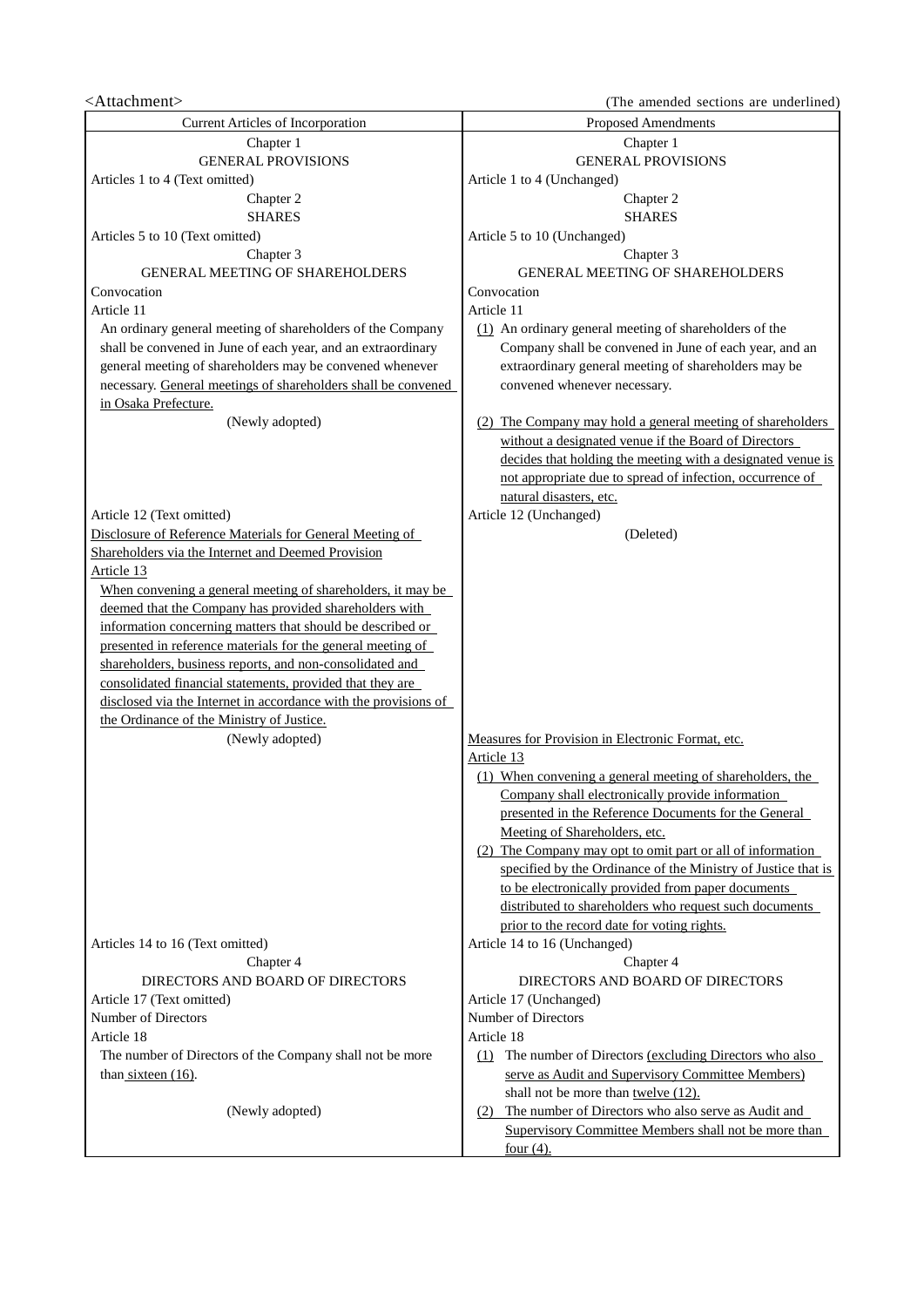| <b>Election of Directors</b>                                     | <b>Election of Directors</b>                                  |  |
|------------------------------------------------------------------|---------------------------------------------------------------|--|
| Article 19                                                       | Article 19                                                    |  |
| (1) Directors shall be elected by a resolution of the general    | (1) Directors who are and who are not Audit and Supervisory   |  |
| meeting of shareholders.                                         | Committee Members shall be separately elected by a            |  |
|                                                                  | resolution of the general meeting of shareholders.            |  |
| (Text omitted)<br>(2)                                            | (2) (Unchanged)                                               |  |
| (3) (Text omitted)                                               | (3) (Unchanged)                                               |  |
| Term of office for Directors                                     | Term of office                                                |  |
| Article 20                                                       | Article 20                                                    |  |
| (1) The term of office of Directors shall expire at the close of | (1) The term of office of Directors (excluding Directors who  |  |
| the ordinary general meeting of shareholders held with           | also serve as Audit and Supervisory Committee Members)        |  |
| respect to the last business year ending within one (1) year     | shall expire at the close of the ordinary general meeting of  |  |
| after their election.                                            |                                                               |  |
|                                                                  | shareholders held with respect to the last business year      |  |
|                                                                  | ending within one (1) year after their election.              |  |
| The term of office of a Director elected to increase the<br>(2)  | (Deleted)                                                     |  |
| number of Directors or to fill the vacancy of a Director         |                                                               |  |
| who retired prior to the expiration of his/her term of office    |                                                               |  |
| shall expire upon the expiration of the term of office of the    |                                                               |  |
| other Directors then in office.                                  |                                                               |  |
| (Newly adopted)                                                  | (2) The term of office of Directors who also serve as Audit   |  |
|                                                                  | and Supervisory Committee Members shall expire at the         |  |
|                                                                  | close of the ordinary general meeting of shareholders held    |  |
|                                                                  | with respect to the last business year ending within two (2)  |  |
|                                                                  | years after their election.                                   |  |
| (Newly adopted)                                                  | (3) The term of office of a Director who also serves as an    |  |
|                                                                  | Audit and Supervisory Committee Member elected to fill        |  |
|                                                                  |                                                               |  |
|                                                                  | the vacancy of a Director who also serves as an Audit and     |  |
|                                                                  | Supervisory Committee Member who retired prior to the         |  |
|                                                                  | expiration of his/her term of office shall expire at the same |  |
|                                                                  | time as the term of office of the retired Director who also   |  |
|                                                                  | serves as an Audit and Supervisory Committee Member.          |  |
| Article 21 (Text omitted)                                        | Article 21 (Unchanged)                                        |  |
| <b>Board of Directors</b>                                        | <b>Board of Directors</b>                                     |  |
| Article 22                                                       | Article 22                                                    |  |
| The Board of Directors shall consist of all Directors and make   | (1) The Board of Directors shall consist of all Directors and |  |
| decisions on the execution of important business of the          | make decisions on the execution of important business of      |  |
| Company.                                                         | the Company, except when assignments are separately           |  |
|                                                                  | arranged for Directors as per the following provisions.       |  |
| (Newly adopted)                                                  | (2) As per Article 399-13, Paragraph 6 of the Companies Act,  |  |
|                                                                  | the Board of Directors may assign Directors to make           |  |
|                                                                  | decisions on the execution of important business, in part     |  |
|                                                                  | or whole (excluding matters specified in the items under      |  |
|                                                                  | Article 399-13, Paragraph 5).                                 |  |
|                                                                  |                                                               |  |
| Article 23 (Text omitted)                                        | Article 23 (Unchanged)                                        |  |
| Notice to Convene Meeting of Board of Directors                  | Notice to Convene Meeting of Board of Directors               |  |
| Article 24                                                       | Article 24                                                    |  |
| (1) The notice to convene a meeting of the Board of Directors    | (1) The notice to convene a meeting of the Board of Directors |  |
| shall be given to each Director and Corporate Auditor at         | shall be given to each Director at least three (3) days prior |  |
| least three (3) days prior to the date of the meeting;           | to the date of the meeting; provided, however, that the       |  |
| provided, however, that the above period may be                  | above period may be shortened in case of emergency.           |  |
| shortened in case of emergency.                                  |                                                               |  |
| Notwithstanding the provisions of the preceding<br>(2)           | When all Directors give unanimous consent, the meeting<br>(2) |  |
| paragraph, when all Directors and Corporate Auditors give        | of the Board of Directors may be held without the formal      |  |
| unanimous consent, the meeting of the Board of Directors         | convocation procedures.                                       |  |
| may be held without the formal convocation procedures.           |                                                               |  |
| Representative Directors and Directors with Specific Titles      | Representative Directors and Directors with Specific Titles   |  |
| Article 25                                                       | Article 25                                                    |  |
|                                                                  |                                                               |  |
| (1) The Company shall elect Representative Directors by a        | (1) The Company shall elect Representative Directors from     |  |
| resolution of the Board of Directors.                            | among Directors (excluding Directors who also serve as        |  |
|                                                                  | Audit and Supervisory Committee Members) by a                 |  |
|                                                                  | resolution of the Board of Directors.                         |  |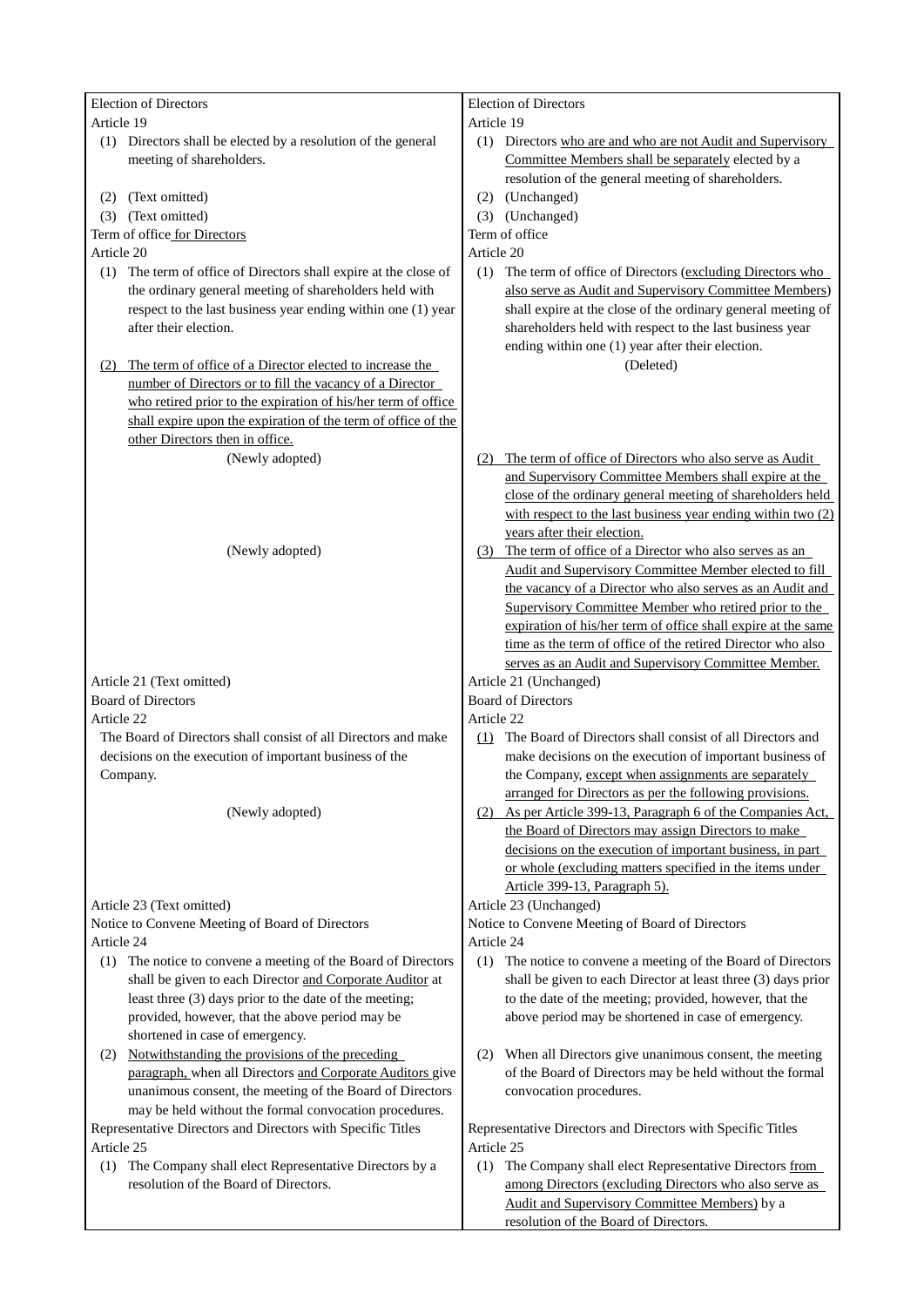| (2)<br>(3)<br>Article 26<br>(1)<br>(2) | (Text omitted)<br>The Company may, by a resolution of the Board of<br>Directors, elect a President, a Chairman, and one or more<br>Vice Presidents, Senior Managing Directors and Managing<br>Directors from among the Directors.<br>Resolutions of Board of Directors<br>(Text omitted)<br>Notwithstanding the provisions of the preceding<br>paragraph, the Company shall deem that matters to be<br>resolved by the Board of Directors are adopted by a<br>resolution of the Board of Directors if all Directors<br>consent to such matters in writing or electronically, unless<br>any Corporate Auditor expresses his/her objection to such<br>matters. | (2)<br>(3)<br>Article 26<br>(2) | (Unchanged)<br>The Company may, by a resolution of the Board of<br>Directors, elect a President, a Chairman, and one or more<br>Vice Presidents, Senior Managing Directors and Managing<br>Directors from among the Directors (excluding Directors<br>who also serve as Audit and Supervisory Committee<br>Members).<br><b>Resolutions of Board of Directors</b><br>(1) (Unchanged)<br>The Company shall deem that matters to be resolved by<br>the Board of Directors are adopted by a resolution of the<br>Board of Directors if all Directors consent to such matters<br>in writing or electronically. |
|----------------------------------------|--------------------------------------------------------------------------------------------------------------------------------------------------------------------------------------------------------------------------------------------------------------------------------------------------------------------------------------------------------------------------------------------------------------------------------------------------------------------------------------------------------------------------------------------------------------------------------------------------------------------------------------------------------------|---------------------------------|-----------------------------------------------------------------------------------------------------------------------------------------------------------------------------------------------------------------------------------------------------------------------------------------------------------------------------------------------------------------------------------------------------------------------------------------------------------------------------------------------------------------------------------------------------------------------------------------------------------|
|                                        | Article 27 (Text omitted)                                                                                                                                                                                                                                                                                                                                                                                                                                                                                                                                                                                                                                    |                                 | Article 27 (Unchanged)                                                                                                                                                                                                                                                                                                                                                                                                                                                                                                                                                                                    |
|                                        | Remuneration, etc. for Directors                                                                                                                                                                                                                                                                                                                                                                                                                                                                                                                                                                                                                             |                                 | Remuneration, etc. for Directors                                                                                                                                                                                                                                                                                                                                                                                                                                                                                                                                                                          |
| Article 28                             |                                                                                                                                                                                                                                                                                                                                                                                                                                                                                                                                                                                                                                                              | Article 28                      |                                                                                                                                                                                                                                                                                                                                                                                                                                                                                                                                                                                                           |
|                                        | The remuneration, etc. for Directors shall be determined by a<br>resolution of the general meeting of shareholders.                                                                                                                                                                                                                                                                                                                                                                                                                                                                                                                                          |                                 | The remuneration, etc. for Directors who are and who are not<br>Audit and Supervisory Committee Members shall be separately<br>determined by a resolution of the general meeting of<br>shareholders.                                                                                                                                                                                                                                                                                                                                                                                                      |
|                                        | Chapter 5                                                                                                                                                                                                                                                                                                                                                                                                                                                                                                                                                                                                                                                    |                                 | (Deleted)                                                                                                                                                                                                                                                                                                                                                                                                                                                                                                                                                                                                 |
|                                        | CORPORATE AUDITORS AND BOARD OF CORPORATE<br><b>AUDITORS</b>                                                                                                                                                                                                                                                                                                                                                                                                                                                                                                                                                                                                 |                                 |                                                                                                                                                                                                                                                                                                                                                                                                                                                                                                                                                                                                           |
|                                        | <b>Establishment of Corporate Auditors and Board of Corporate</b>                                                                                                                                                                                                                                                                                                                                                                                                                                                                                                                                                                                            |                                 | (Deleted)                                                                                                                                                                                                                                                                                                                                                                                                                                                                                                                                                                                                 |
| <b>Auditors</b>                        |                                                                                                                                                                                                                                                                                                                                                                                                                                                                                                                                                                                                                                                              |                                 |                                                                                                                                                                                                                                                                                                                                                                                                                                                                                                                                                                                                           |
| Article 29                             | The Company shall establish Corporate Auditors and a Board                                                                                                                                                                                                                                                                                                                                                                                                                                                                                                                                                                                                   |                                 |                                                                                                                                                                                                                                                                                                                                                                                                                                                                                                                                                                                                           |
|                                        | of Corporate Auditors.                                                                                                                                                                                                                                                                                                                                                                                                                                                                                                                                                                                                                                       |                                 |                                                                                                                                                                                                                                                                                                                                                                                                                                                                                                                                                                                                           |
|                                        | <b>Number and Election of Corporate Auditors</b>                                                                                                                                                                                                                                                                                                                                                                                                                                                                                                                                                                                                             |                                 | (Deleted)                                                                                                                                                                                                                                                                                                                                                                                                                                                                                                                                                                                                 |
| Article 30                             |                                                                                                                                                                                                                                                                                                                                                                                                                                                                                                                                                                                                                                                              |                                 |                                                                                                                                                                                                                                                                                                                                                                                                                                                                                                                                                                                                           |
|                                        | (1) The number of Corporate Auditors of the Company shall                                                                                                                                                                                                                                                                                                                                                                                                                                                                                                                                                                                                    |                                 |                                                                                                                                                                                                                                                                                                                                                                                                                                                                                                                                                                                                           |
|                                        | not be more than four $(4)$ .                                                                                                                                                                                                                                                                                                                                                                                                                                                                                                                                                                                                                                |                                 |                                                                                                                                                                                                                                                                                                                                                                                                                                                                                                                                                                                                           |
|                                        | (2) Corporate Auditors shall be elected by a resolution of the<br>general meeting of shareholders.                                                                                                                                                                                                                                                                                                                                                                                                                                                                                                                                                           |                                 |                                                                                                                                                                                                                                                                                                                                                                                                                                                                                                                                                                                                           |
| (3)                                    | Resolutions for the election of Corporate Auditors shall be                                                                                                                                                                                                                                                                                                                                                                                                                                                                                                                                                                                                  |                                 |                                                                                                                                                                                                                                                                                                                                                                                                                                                                                                                                                                                                           |
|                                        | adopted by an affirmative vote of the majority of voting                                                                                                                                                                                                                                                                                                                                                                                                                                                                                                                                                                                                     |                                 |                                                                                                                                                                                                                                                                                                                                                                                                                                                                                                                                                                                                           |
|                                        | rights of shareholders present at the general meeting of                                                                                                                                                                                                                                                                                                                                                                                                                                                                                                                                                                                                     |                                 |                                                                                                                                                                                                                                                                                                                                                                                                                                                                                                                                                                                                           |
|                                        | shareholders, a quorum for which shall be the presence of                                                                                                                                                                                                                                                                                                                                                                                                                                                                                                                                                                                                    |                                 |                                                                                                                                                                                                                                                                                                                                                                                                                                                                                                                                                                                                           |
|                                        | shareholders with one-third $(1/3)$ or more of the voting<br>rights exercisable for such meeting.                                                                                                                                                                                                                                                                                                                                                                                                                                                                                                                                                            |                                 |                                                                                                                                                                                                                                                                                                                                                                                                                                                                                                                                                                                                           |
|                                        | Term of Office of Corporate Auditors                                                                                                                                                                                                                                                                                                                                                                                                                                                                                                                                                                                                                         |                                 | (Deleted)                                                                                                                                                                                                                                                                                                                                                                                                                                                                                                                                                                                                 |
| Article 31                             |                                                                                                                                                                                                                                                                                                                                                                                                                                                                                                                                                                                                                                                              |                                 |                                                                                                                                                                                                                                                                                                                                                                                                                                                                                                                                                                                                           |
|                                        | The term of office of Corporate Auditors shall expire at the                                                                                                                                                                                                                                                                                                                                                                                                                                                                                                                                                                                                 |                                 |                                                                                                                                                                                                                                                                                                                                                                                                                                                                                                                                                                                                           |
|                                        | close of the ordinary general meeting of shareholders held with                                                                                                                                                                                                                                                                                                                                                                                                                                                                                                                                                                                              |                                 |                                                                                                                                                                                                                                                                                                                                                                                                                                                                                                                                                                                                           |
|                                        | respect to the last business year ending within four (4) years                                                                                                                                                                                                                                                                                                                                                                                                                                                                                                                                                                                               |                                 |                                                                                                                                                                                                                                                                                                                                                                                                                                                                                                                                                                                                           |
|                                        | after their election.<br><b>Exemption from Liability of Corporate Auditors</b>                                                                                                                                                                                                                                                                                                                                                                                                                                                                                                                                                                               |                                 | (Deleted)                                                                                                                                                                                                                                                                                                                                                                                                                                                                                                                                                                                                 |
| Article 32                             |                                                                                                                                                                                                                                                                                                                                                                                                                                                                                                                                                                                                                                                              |                                 |                                                                                                                                                                                                                                                                                                                                                                                                                                                                                                                                                                                                           |
| (1)                                    | The Company may, by a resolution of the Board of                                                                                                                                                                                                                                                                                                                                                                                                                                                                                                                                                                                                             |                                 |                                                                                                                                                                                                                                                                                                                                                                                                                                                                                                                                                                                                           |
|                                        | Directors, exempt a Corporate Auditor (including a person                                                                                                                                                                                                                                                                                                                                                                                                                                                                                                                                                                                                    |                                 |                                                                                                                                                                                                                                                                                                                                                                                                                                                                                                                                                                                                           |
|                                        | who was a Corporate Auditor) from the liability as set                                                                                                                                                                                                                                                                                                                                                                                                                                                                                                                                                                                                       |                                 |                                                                                                                                                                                                                                                                                                                                                                                                                                                                                                                                                                                                           |
|                                        | forth in Article 423, paragraph 1 of the Companies Act to                                                                                                                                                                                                                                                                                                                                                                                                                                                                                                                                                                                                    |                                 |                                                                                                                                                                                                                                                                                                                                                                                                                                                                                                                                                                                                           |
|                                        | the extent of the limit provided for in laws and regulations.<br>provided that such Corporate Auditor has performed                                                                                                                                                                                                                                                                                                                                                                                                                                                                                                                                          |                                 |                                                                                                                                                                                                                                                                                                                                                                                                                                                                                                                                                                                                           |
|                                        | his/her duties in good faith and without gross negligence.                                                                                                                                                                                                                                                                                                                                                                                                                                                                                                                                                                                                   |                                 |                                                                                                                                                                                                                                                                                                                                                                                                                                                                                                                                                                                                           |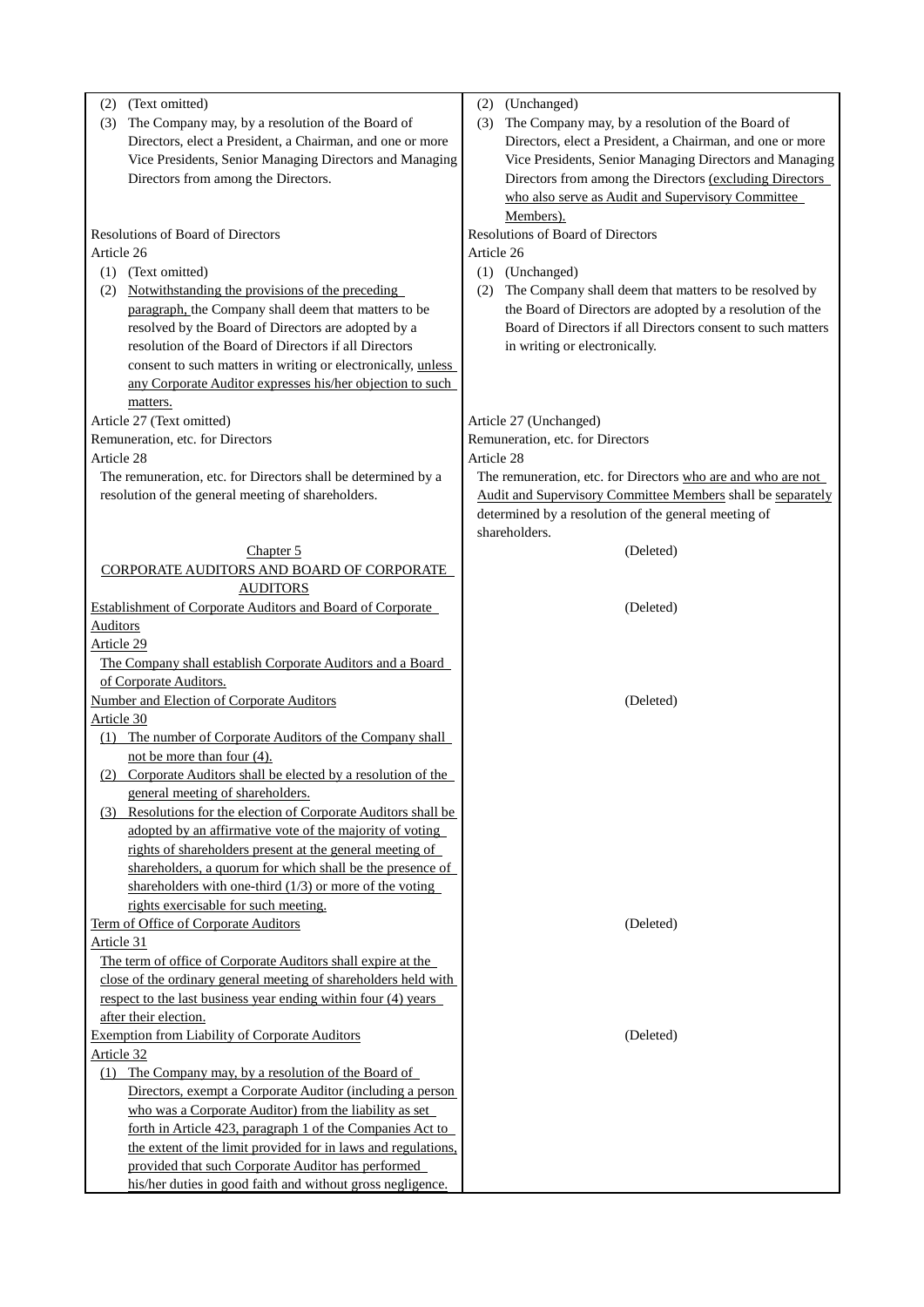| The Company may enter into a contract with an outside<br>(2)<br>Corporate Auditor to limit the liability of such outside<br>Corporate Auditor as set forth in Article 423, paragraph 1<br>of the Companies Act up to the limit of the amount<br>provided for in laws and regulations, provided that such<br>outside Corporate Auditor has performed his/her duties in<br>good faith and without gross negligence.<br><b>Full-time Corporate Auditors</b><br>(Deleted)<br>Article 33<br>The Board of Corporate Auditors shall elect full-time Corporate<br>Auditors from among the Corporate Auditors.<br><b>Notice to Convene Meeting of Board of Corporate Auditors</b><br>(Deleted)<br>Article 34<br>The notice to convene a meeting of the Board of Corporate<br>Auditors shall be given to each Corporate Auditor at least three<br>(3) days prior to the date of the meeting; provided, however,<br>that the above period may be shortened in case of emergency.<br><b>Board of Corporate Auditors Regulations</b><br>(Deleted)<br>Article 35<br>Matters relating to the Board of Corporate Auditors shall be<br>governed by laws and regulations or by these Articles of<br>Incorporation as well as the Board of Corporate Auditors<br>Regulations established by the Board of Corporate Auditors.<br>Remuneration, etc. for the Board of Corporate Auditors<br>(Deleted)<br>Article 36<br>The remuneration, etc. for Corporate Auditors shall be<br>determined by a resolution of the general meeting of<br>shareholders.<br>(Newly adopted)<br>Chapter 5<br>AUDIT AND SUPERVISORY COMMITTEE<br>(Newly adopted)<br><b>Establishment of Audit and Supervisory Committee</b><br>Article 29<br>The Company shall establish an Audit and Supervisory<br>Committee.<br>(Newly adopted)<br>Full-time Audit and Supervisory Committee Members<br>Article 30<br>The Audit and Supervisory Committee may select full-time<br>Audit and Supervisory Committee Members from among the<br>Audit and Supervisory Committee Members.<br>(Newly adopted)<br>Notice to Convene a Meeting of the Audit and Supervisory<br>Committee<br>Article 31<br>The notice to convene a meeting of the Audit and<br>(1)<br>Supervisory Committee shall be given to each Audit and<br>Supervisory Committee Member at least three (3) days<br>prior to the date of the meeting; provided, however, that<br>the above period may be shortened in case of emergency.<br>(2) When all Audit and Supervisory Committee members<br>give unanimous consent, the meeting of the Audit and<br>Supervisory Committee may be held without the formal,<br>convocation procedures. |  |
|---------------------------------------------------------------------------------------------------------------------------------------------------------------------------------------------------------------------------------------------------------------------------------------------------------------------------------------------------------------------------------------------------------------------------------------------------------------------------------------------------------------------------------------------------------------------------------------------------------------------------------------------------------------------------------------------------------------------------------------------------------------------------------------------------------------------------------------------------------------------------------------------------------------------------------------------------------------------------------------------------------------------------------------------------------------------------------------------------------------------------------------------------------------------------------------------------------------------------------------------------------------------------------------------------------------------------------------------------------------------------------------------------------------------------------------------------------------------------------------------------------------------------------------------------------------------------------------------------------------------------------------------------------------------------------------------------------------------------------------------------------------------------------------------------------------------------------------------------------------------------------------------------------------------------------------------------------------------------------------------------------------------------------------------------------------------------------------------------------------------------------------------------------------------------------------------------------------------------------------------------------------------------------------------------------------------------------------------------------------------------------------------------------------------------------------------------------------------------------------------------------------------------------------------------------------------------------------------------------------------------------------------------|--|
|                                                                                                                                                                                                                                                                                                                                                                                                                                                                                                                                                                                                                                                                                                                                                                                                                                                                                                                                                                                                                                                                                                                                                                                                                                                                                                                                                                                                                                                                                                                                                                                                                                                                                                                                                                                                                                                                                                                                                                                                                                                                                                                                                                                                                                                                                                                                                                                                                                                                                                                                                                                                                                                   |  |
|                                                                                                                                                                                                                                                                                                                                                                                                                                                                                                                                                                                                                                                                                                                                                                                                                                                                                                                                                                                                                                                                                                                                                                                                                                                                                                                                                                                                                                                                                                                                                                                                                                                                                                                                                                                                                                                                                                                                                                                                                                                                                                                                                                                                                                                                                                                                                                                                                                                                                                                                                                                                                                                   |  |
|                                                                                                                                                                                                                                                                                                                                                                                                                                                                                                                                                                                                                                                                                                                                                                                                                                                                                                                                                                                                                                                                                                                                                                                                                                                                                                                                                                                                                                                                                                                                                                                                                                                                                                                                                                                                                                                                                                                                                                                                                                                                                                                                                                                                                                                                                                                                                                                                                                                                                                                                                                                                                                                   |  |
|                                                                                                                                                                                                                                                                                                                                                                                                                                                                                                                                                                                                                                                                                                                                                                                                                                                                                                                                                                                                                                                                                                                                                                                                                                                                                                                                                                                                                                                                                                                                                                                                                                                                                                                                                                                                                                                                                                                                                                                                                                                                                                                                                                                                                                                                                                                                                                                                                                                                                                                                                                                                                                                   |  |
|                                                                                                                                                                                                                                                                                                                                                                                                                                                                                                                                                                                                                                                                                                                                                                                                                                                                                                                                                                                                                                                                                                                                                                                                                                                                                                                                                                                                                                                                                                                                                                                                                                                                                                                                                                                                                                                                                                                                                                                                                                                                                                                                                                                                                                                                                                                                                                                                                                                                                                                                                                                                                                                   |  |
|                                                                                                                                                                                                                                                                                                                                                                                                                                                                                                                                                                                                                                                                                                                                                                                                                                                                                                                                                                                                                                                                                                                                                                                                                                                                                                                                                                                                                                                                                                                                                                                                                                                                                                                                                                                                                                                                                                                                                                                                                                                                                                                                                                                                                                                                                                                                                                                                                                                                                                                                                                                                                                                   |  |
|                                                                                                                                                                                                                                                                                                                                                                                                                                                                                                                                                                                                                                                                                                                                                                                                                                                                                                                                                                                                                                                                                                                                                                                                                                                                                                                                                                                                                                                                                                                                                                                                                                                                                                                                                                                                                                                                                                                                                                                                                                                                                                                                                                                                                                                                                                                                                                                                                                                                                                                                                                                                                                                   |  |
|                                                                                                                                                                                                                                                                                                                                                                                                                                                                                                                                                                                                                                                                                                                                                                                                                                                                                                                                                                                                                                                                                                                                                                                                                                                                                                                                                                                                                                                                                                                                                                                                                                                                                                                                                                                                                                                                                                                                                                                                                                                                                                                                                                                                                                                                                                                                                                                                                                                                                                                                                                                                                                                   |  |
|                                                                                                                                                                                                                                                                                                                                                                                                                                                                                                                                                                                                                                                                                                                                                                                                                                                                                                                                                                                                                                                                                                                                                                                                                                                                                                                                                                                                                                                                                                                                                                                                                                                                                                                                                                                                                                                                                                                                                                                                                                                                                                                                                                                                                                                                                                                                                                                                                                                                                                                                                                                                                                                   |  |
|                                                                                                                                                                                                                                                                                                                                                                                                                                                                                                                                                                                                                                                                                                                                                                                                                                                                                                                                                                                                                                                                                                                                                                                                                                                                                                                                                                                                                                                                                                                                                                                                                                                                                                                                                                                                                                                                                                                                                                                                                                                                                                                                                                                                                                                                                                                                                                                                                                                                                                                                                                                                                                                   |  |
|                                                                                                                                                                                                                                                                                                                                                                                                                                                                                                                                                                                                                                                                                                                                                                                                                                                                                                                                                                                                                                                                                                                                                                                                                                                                                                                                                                                                                                                                                                                                                                                                                                                                                                                                                                                                                                                                                                                                                                                                                                                                                                                                                                                                                                                                                                                                                                                                                                                                                                                                                                                                                                                   |  |
|                                                                                                                                                                                                                                                                                                                                                                                                                                                                                                                                                                                                                                                                                                                                                                                                                                                                                                                                                                                                                                                                                                                                                                                                                                                                                                                                                                                                                                                                                                                                                                                                                                                                                                                                                                                                                                                                                                                                                                                                                                                                                                                                                                                                                                                                                                                                                                                                                                                                                                                                                                                                                                                   |  |
|                                                                                                                                                                                                                                                                                                                                                                                                                                                                                                                                                                                                                                                                                                                                                                                                                                                                                                                                                                                                                                                                                                                                                                                                                                                                                                                                                                                                                                                                                                                                                                                                                                                                                                                                                                                                                                                                                                                                                                                                                                                                                                                                                                                                                                                                                                                                                                                                                                                                                                                                                                                                                                                   |  |
|                                                                                                                                                                                                                                                                                                                                                                                                                                                                                                                                                                                                                                                                                                                                                                                                                                                                                                                                                                                                                                                                                                                                                                                                                                                                                                                                                                                                                                                                                                                                                                                                                                                                                                                                                                                                                                                                                                                                                                                                                                                                                                                                                                                                                                                                                                                                                                                                                                                                                                                                                                                                                                                   |  |
|                                                                                                                                                                                                                                                                                                                                                                                                                                                                                                                                                                                                                                                                                                                                                                                                                                                                                                                                                                                                                                                                                                                                                                                                                                                                                                                                                                                                                                                                                                                                                                                                                                                                                                                                                                                                                                                                                                                                                                                                                                                                                                                                                                                                                                                                                                                                                                                                                                                                                                                                                                                                                                                   |  |
|                                                                                                                                                                                                                                                                                                                                                                                                                                                                                                                                                                                                                                                                                                                                                                                                                                                                                                                                                                                                                                                                                                                                                                                                                                                                                                                                                                                                                                                                                                                                                                                                                                                                                                                                                                                                                                                                                                                                                                                                                                                                                                                                                                                                                                                                                                                                                                                                                                                                                                                                                                                                                                                   |  |
|                                                                                                                                                                                                                                                                                                                                                                                                                                                                                                                                                                                                                                                                                                                                                                                                                                                                                                                                                                                                                                                                                                                                                                                                                                                                                                                                                                                                                                                                                                                                                                                                                                                                                                                                                                                                                                                                                                                                                                                                                                                                                                                                                                                                                                                                                                                                                                                                                                                                                                                                                                                                                                                   |  |
|                                                                                                                                                                                                                                                                                                                                                                                                                                                                                                                                                                                                                                                                                                                                                                                                                                                                                                                                                                                                                                                                                                                                                                                                                                                                                                                                                                                                                                                                                                                                                                                                                                                                                                                                                                                                                                                                                                                                                                                                                                                                                                                                                                                                                                                                                                                                                                                                                                                                                                                                                                                                                                                   |  |
|                                                                                                                                                                                                                                                                                                                                                                                                                                                                                                                                                                                                                                                                                                                                                                                                                                                                                                                                                                                                                                                                                                                                                                                                                                                                                                                                                                                                                                                                                                                                                                                                                                                                                                                                                                                                                                                                                                                                                                                                                                                                                                                                                                                                                                                                                                                                                                                                                                                                                                                                                                                                                                                   |  |
|                                                                                                                                                                                                                                                                                                                                                                                                                                                                                                                                                                                                                                                                                                                                                                                                                                                                                                                                                                                                                                                                                                                                                                                                                                                                                                                                                                                                                                                                                                                                                                                                                                                                                                                                                                                                                                                                                                                                                                                                                                                                                                                                                                                                                                                                                                                                                                                                                                                                                                                                                                                                                                                   |  |
|                                                                                                                                                                                                                                                                                                                                                                                                                                                                                                                                                                                                                                                                                                                                                                                                                                                                                                                                                                                                                                                                                                                                                                                                                                                                                                                                                                                                                                                                                                                                                                                                                                                                                                                                                                                                                                                                                                                                                                                                                                                                                                                                                                                                                                                                                                                                                                                                                                                                                                                                                                                                                                                   |  |
|                                                                                                                                                                                                                                                                                                                                                                                                                                                                                                                                                                                                                                                                                                                                                                                                                                                                                                                                                                                                                                                                                                                                                                                                                                                                                                                                                                                                                                                                                                                                                                                                                                                                                                                                                                                                                                                                                                                                                                                                                                                                                                                                                                                                                                                                                                                                                                                                                                                                                                                                                                                                                                                   |  |
|                                                                                                                                                                                                                                                                                                                                                                                                                                                                                                                                                                                                                                                                                                                                                                                                                                                                                                                                                                                                                                                                                                                                                                                                                                                                                                                                                                                                                                                                                                                                                                                                                                                                                                                                                                                                                                                                                                                                                                                                                                                                                                                                                                                                                                                                                                                                                                                                                                                                                                                                                                                                                                                   |  |
|                                                                                                                                                                                                                                                                                                                                                                                                                                                                                                                                                                                                                                                                                                                                                                                                                                                                                                                                                                                                                                                                                                                                                                                                                                                                                                                                                                                                                                                                                                                                                                                                                                                                                                                                                                                                                                                                                                                                                                                                                                                                                                                                                                                                                                                                                                                                                                                                                                                                                                                                                                                                                                                   |  |
|                                                                                                                                                                                                                                                                                                                                                                                                                                                                                                                                                                                                                                                                                                                                                                                                                                                                                                                                                                                                                                                                                                                                                                                                                                                                                                                                                                                                                                                                                                                                                                                                                                                                                                                                                                                                                                                                                                                                                                                                                                                                                                                                                                                                                                                                                                                                                                                                                                                                                                                                                                                                                                                   |  |
|                                                                                                                                                                                                                                                                                                                                                                                                                                                                                                                                                                                                                                                                                                                                                                                                                                                                                                                                                                                                                                                                                                                                                                                                                                                                                                                                                                                                                                                                                                                                                                                                                                                                                                                                                                                                                                                                                                                                                                                                                                                                                                                                                                                                                                                                                                                                                                                                                                                                                                                                                                                                                                                   |  |
|                                                                                                                                                                                                                                                                                                                                                                                                                                                                                                                                                                                                                                                                                                                                                                                                                                                                                                                                                                                                                                                                                                                                                                                                                                                                                                                                                                                                                                                                                                                                                                                                                                                                                                                                                                                                                                                                                                                                                                                                                                                                                                                                                                                                                                                                                                                                                                                                                                                                                                                                                                                                                                                   |  |
|                                                                                                                                                                                                                                                                                                                                                                                                                                                                                                                                                                                                                                                                                                                                                                                                                                                                                                                                                                                                                                                                                                                                                                                                                                                                                                                                                                                                                                                                                                                                                                                                                                                                                                                                                                                                                                                                                                                                                                                                                                                                                                                                                                                                                                                                                                                                                                                                                                                                                                                                                                                                                                                   |  |
|                                                                                                                                                                                                                                                                                                                                                                                                                                                                                                                                                                                                                                                                                                                                                                                                                                                                                                                                                                                                                                                                                                                                                                                                                                                                                                                                                                                                                                                                                                                                                                                                                                                                                                                                                                                                                                                                                                                                                                                                                                                                                                                                                                                                                                                                                                                                                                                                                                                                                                                                                                                                                                                   |  |
|                                                                                                                                                                                                                                                                                                                                                                                                                                                                                                                                                                                                                                                                                                                                                                                                                                                                                                                                                                                                                                                                                                                                                                                                                                                                                                                                                                                                                                                                                                                                                                                                                                                                                                                                                                                                                                                                                                                                                                                                                                                                                                                                                                                                                                                                                                                                                                                                                                                                                                                                                                                                                                                   |  |
|                                                                                                                                                                                                                                                                                                                                                                                                                                                                                                                                                                                                                                                                                                                                                                                                                                                                                                                                                                                                                                                                                                                                                                                                                                                                                                                                                                                                                                                                                                                                                                                                                                                                                                                                                                                                                                                                                                                                                                                                                                                                                                                                                                                                                                                                                                                                                                                                                                                                                                                                                                                                                                                   |  |
|                                                                                                                                                                                                                                                                                                                                                                                                                                                                                                                                                                                                                                                                                                                                                                                                                                                                                                                                                                                                                                                                                                                                                                                                                                                                                                                                                                                                                                                                                                                                                                                                                                                                                                                                                                                                                                                                                                                                                                                                                                                                                                                                                                                                                                                                                                                                                                                                                                                                                                                                                                                                                                                   |  |
|                                                                                                                                                                                                                                                                                                                                                                                                                                                                                                                                                                                                                                                                                                                                                                                                                                                                                                                                                                                                                                                                                                                                                                                                                                                                                                                                                                                                                                                                                                                                                                                                                                                                                                                                                                                                                                                                                                                                                                                                                                                                                                                                                                                                                                                                                                                                                                                                                                                                                                                                                                                                                                                   |  |
|                                                                                                                                                                                                                                                                                                                                                                                                                                                                                                                                                                                                                                                                                                                                                                                                                                                                                                                                                                                                                                                                                                                                                                                                                                                                                                                                                                                                                                                                                                                                                                                                                                                                                                                                                                                                                                                                                                                                                                                                                                                                                                                                                                                                                                                                                                                                                                                                                                                                                                                                                                                                                                                   |  |
|                                                                                                                                                                                                                                                                                                                                                                                                                                                                                                                                                                                                                                                                                                                                                                                                                                                                                                                                                                                                                                                                                                                                                                                                                                                                                                                                                                                                                                                                                                                                                                                                                                                                                                                                                                                                                                                                                                                                                                                                                                                                                                                                                                                                                                                                                                                                                                                                                                                                                                                                                                                                                                                   |  |
|                                                                                                                                                                                                                                                                                                                                                                                                                                                                                                                                                                                                                                                                                                                                                                                                                                                                                                                                                                                                                                                                                                                                                                                                                                                                                                                                                                                                                                                                                                                                                                                                                                                                                                                                                                                                                                                                                                                                                                                                                                                                                                                                                                                                                                                                                                                                                                                                                                                                                                                                                                                                                                                   |  |
|                                                                                                                                                                                                                                                                                                                                                                                                                                                                                                                                                                                                                                                                                                                                                                                                                                                                                                                                                                                                                                                                                                                                                                                                                                                                                                                                                                                                                                                                                                                                                                                                                                                                                                                                                                                                                                                                                                                                                                                                                                                                                                                                                                                                                                                                                                                                                                                                                                                                                                                                                                                                                                                   |  |
|                                                                                                                                                                                                                                                                                                                                                                                                                                                                                                                                                                                                                                                                                                                                                                                                                                                                                                                                                                                                                                                                                                                                                                                                                                                                                                                                                                                                                                                                                                                                                                                                                                                                                                                                                                                                                                                                                                                                                                                                                                                                                                                                                                                                                                                                                                                                                                                                                                                                                                                                                                                                                                                   |  |
|                                                                                                                                                                                                                                                                                                                                                                                                                                                                                                                                                                                                                                                                                                                                                                                                                                                                                                                                                                                                                                                                                                                                                                                                                                                                                                                                                                                                                                                                                                                                                                                                                                                                                                                                                                                                                                                                                                                                                                                                                                                                                                                                                                                                                                                                                                                                                                                                                                                                                                                                                                                                                                                   |  |
|                                                                                                                                                                                                                                                                                                                                                                                                                                                                                                                                                                                                                                                                                                                                                                                                                                                                                                                                                                                                                                                                                                                                                                                                                                                                                                                                                                                                                                                                                                                                                                                                                                                                                                                                                                                                                                                                                                                                                                                                                                                                                                                                                                                                                                                                                                                                                                                                                                                                                                                                                                                                                                                   |  |
|                                                                                                                                                                                                                                                                                                                                                                                                                                                                                                                                                                                                                                                                                                                                                                                                                                                                                                                                                                                                                                                                                                                                                                                                                                                                                                                                                                                                                                                                                                                                                                                                                                                                                                                                                                                                                                                                                                                                                                                                                                                                                                                                                                                                                                                                                                                                                                                                                                                                                                                                                                                                                                                   |  |
|                                                                                                                                                                                                                                                                                                                                                                                                                                                                                                                                                                                                                                                                                                                                                                                                                                                                                                                                                                                                                                                                                                                                                                                                                                                                                                                                                                                                                                                                                                                                                                                                                                                                                                                                                                                                                                                                                                                                                                                                                                                                                                                                                                                                                                                                                                                                                                                                                                                                                                                                                                                                                                                   |  |
|                                                                                                                                                                                                                                                                                                                                                                                                                                                                                                                                                                                                                                                                                                                                                                                                                                                                                                                                                                                                                                                                                                                                                                                                                                                                                                                                                                                                                                                                                                                                                                                                                                                                                                                                                                                                                                                                                                                                                                                                                                                                                                                                                                                                                                                                                                                                                                                                                                                                                                                                                                                                                                                   |  |
|                                                                                                                                                                                                                                                                                                                                                                                                                                                                                                                                                                                                                                                                                                                                                                                                                                                                                                                                                                                                                                                                                                                                                                                                                                                                                                                                                                                                                                                                                                                                                                                                                                                                                                                                                                                                                                                                                                                                                                                                                                                                                                                                                                                                                                                                                                                                                                                                                                                                                                                                                                                                                                                   |  |
|                                                                                                                                                                                                                                                                                                                                                                                                                                                                                                                                                                                                                                                                                                                                                                                                                                                                                                                                                                                                                                                                                                                                                                                                                                                                                                                                                                                                                                                                                                                                                                                                                                                                                                                                                                                                                                                                                                                                                                                                                                                                                                                                                                                                                                                                                                                                                                                                                                                                                                                                                                                                                                                   |  |
|                                                                                                                                                                                                                                                                                                                                                                                                                                                                                                                                                                                                                                                                                                                                                                                                                                                                                                                                                                                                                                                                                                                                                                                                                                                                                                                                                                                                                                                                                                                                                                                                                                                                                                                                                                                                                                                                                                                                                                                                                                                                                                                                                                                                                                                                                                                                                                                                                                                                                                                                                                                                                                                   |  |
|                                                                                                                                                                                                                                                                                                                                                                                                                                                                                                                                                                                                                                                                                                                                                                                                                                                                                                                                                                                                                                                                                                                                                                                                                                                                                                                                                                                                                                                                                                                                                                                                                                                                                                                                                                                                                                                                                                                                                                                                                                                                                                                                                                                                                                                                                                                                                                                                                                                                                                                                                                                                                                                   |  |
|                                                                                                                                                                                                                                                                                                                                                                                                                                                                                                                                                                                                                                                                                                                                                                                                                                                                                                                                                                                                                                                                                                                                                                                                                                                                                                                                                                                                                                                                                                                                                                                                                                                                                                                                                                                                                                                                                                                                                                                                                                                                                                                                                                                                                                                                                                                                                                                                                                                                                                                                                                                                                                                   |  |
|                                                                                                                                                                                                                                                                                                                                                                                                                                                                                                                                                                                                                                                                                                                                                                                                                                                                                                                                                                                                                                                                                                                                                                                                                                                                                                                                                                                                                                                                                                                                                                                                                                                                                                                                                                                                                                                                                                                                                                                                                                                                                                                                                                                                                                                                                                                                                                                                                                                                                                                                                                                                                                                   |  |
|                                                                                                                                                                                                                                                                                                                                                                                                                                                                                                                                                                                                                                                                                                                                                                                                                                                                                                                                                                                                                                                                                                                                                                                                                                                                                                                                                                                                                                                                                                                                                                                                                                                                                                                                                                                                                                                                                                                                                                                                                                                                                                                                                                                                                                                                                                                                                                                                                                                                                                                                                                                                                                                   |  |
|                                                                                                                                                                                                                                                                                                                                                                                                                                                                                                                                                                                                                                                                                                                                                                                                                                                                                                                                                                                                                                                                                                                                                                                                                                                                                                                                                                                                                                                                                                                                                                                                                                                                                                                                                                                                                                                                                                                                                                                                                                                                                                                                                                                                                                                                                                                                                                                                                                                                                                                                                                                                                                                   |  |
|                                                                                                                                                                                                                                                                                                                                                                                                                                                                                                                                                                                                                                                                                                                                                                                                                                                                                                                                                                                                                                                                                                                                                                                                                                                                                                                                                                                                                                                                                                                                                                                                                                                                                                                                                                                                                                                                                                                                                                                                                                                                                                                                                                                                                                                                                                                                                                                                                                                                                                                                                                                                                                                   |  |
|                                                                                                                                                                                                                                                                                                                                                                                                                                                                                                                                                                                                                                                                                                                                                                                                                                                                                                                                                                                                                                                                                                                                                                                                                                                                                                                                                                                                                                                                                                                                                                                                                                                                                                                                                                                                                                                                                                                                                                                                                                                                                                                                                                                                                                                                                                                                                                                                                                                                                                                                                                                                                                                   |  |
|                                                                                                                                                                                                                                                                                                                                                                                                                                                                                                                                                                                                                                                                                                                                                                                                                                                                                                                                                                                                                                                                                                                                                                                                                                                                                                                                                                                                                                                                                                                                                                                                                                                                                                                                                                                                                                                                                                                                                                                                                                                                                                                                                                                                                                                                                                                                                                                                                                                                                                                                                                                                                                                   |  |
|                                                                                                                                                                                                                                                                                                                                                                                                                                                                                                                                                                                                                                                                                                                                                                                                                                                                                                                                                                                                                                                                                                                                                                                                                                                                                                                                                                                                                                                                                                                                                                                                                                                                                                                                                                                                                                                                                                                                                                                                                                                                                                                                                                                                                                                                                                                                                                                                                                                                                                                                                                                                                                                   |  |
|                                                                                                                                                                                                                                                                                                                                                                                                                                                                                                                                                                                                                                                                                                                                                                                                                                                                                                                                                                                                                                                                                                                                                                                                                                                                                                                                                                                                                                                                                                                                                                                                                                                                                                                                                                                                                                                                                                                                                                                                                                                                                                                                                                                                                                                                                                                                                                                                                                                                                                                                                                                                                                                   |  |
|                                                                                                                                                                                                                                                                                                                                                                                                                                                                                                                                                                                                                                                                                                                                                                                                                                                                                                                                                                                                                                                                                                                                                                                                                                                                                                                                                                                                                                                                                                                                                                                                                                                                                                                                                                                                                                                                                                                                                                                                                                                                                                                                                                                                                                                                                                                                                                                                                                                                                                                                                                                                                                                   |  |
|                                                                                                                                                                                                                                                                                                                                                                                                                                                                                                                                                                                                                                                                                                                                                                                                                                                                                                                                                                                                                                                                                                                                                                                                                                                                                                                                                                                                                                                                                                                                                                                                                                                                                                                                                                                                                                                                                                                                                                                                                                                                                                                                                                                                                                                                                                                                                                                                                                                                                                                                                                                                                                                   |  |